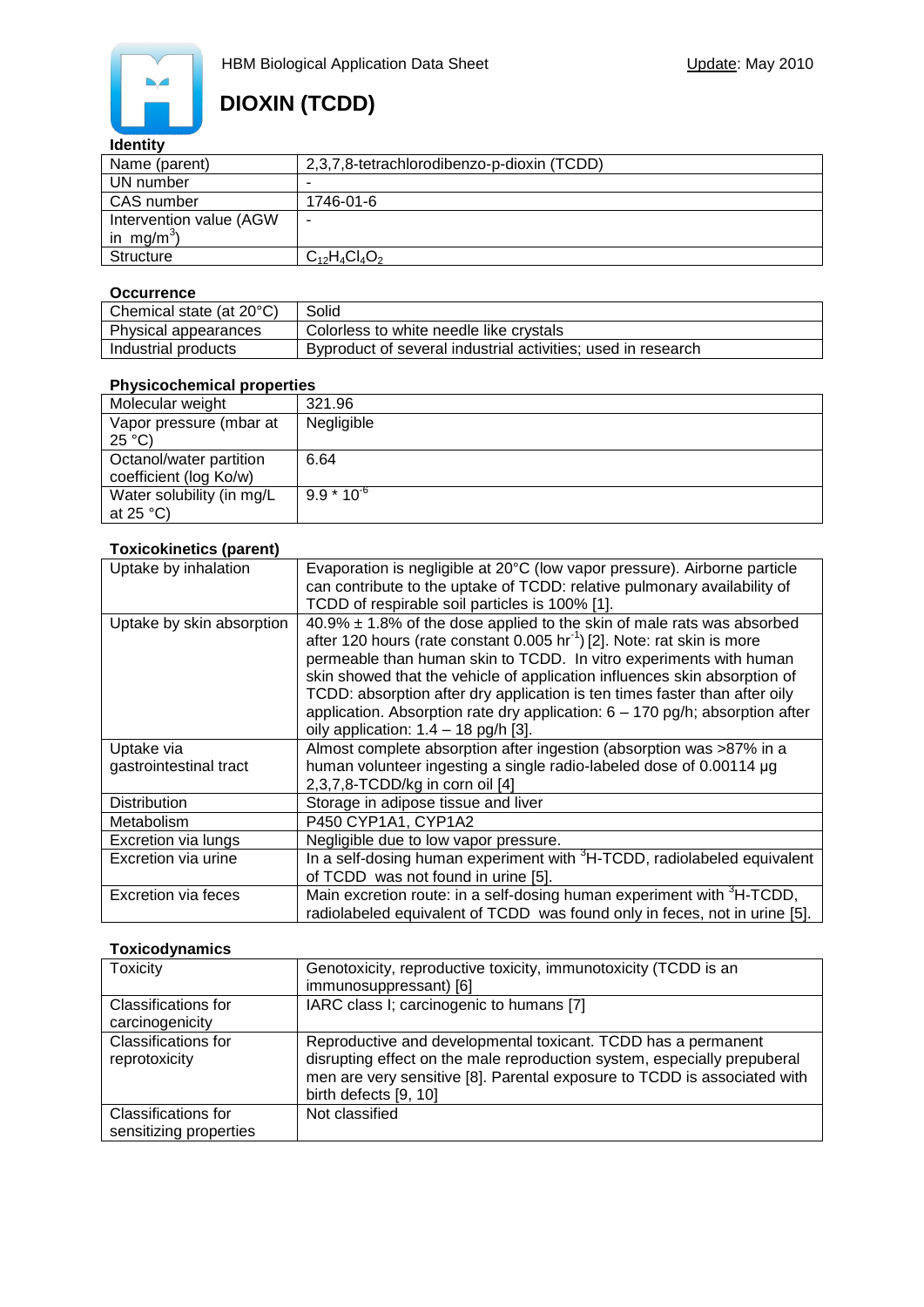### **Biological monitoring**

| <b>TCDD in whole blood</b><br><b>TCDD in breast milk</b><br><b>Biomarkers</b><br><b>TCDD in adipose tissue</b>          |  |
|-------------------------------------------------------------------------------------------------------------------------|--|
| Molecular<br>321.96<br>321.96<br>321.96                                                                                 |  |
| weight                                                                                                                  |  |
| Involved<br>$\blacksquare$                                                                                              |  |
| enzymatic                                                                                                               |  |
| metabolism                                                                                                              |  |
| Venous blood<br>Adipose tissue<br><b>Breast milk</b><br>Biological                                                      |  |
| material                                                                                                                |  |
| <b>Breast milk</b><br>Type of<br>Serum<br>Adipose tissue                                                                |  |
| sample                                                                                                                  |  |
| Sampling<br>Collection after fastening<br>Collection after fastening<br>Sampling of breast milk                         |  |
| over-night<br>over-night<br>30 days after giving birth<br>strategy                                                      |  |
| Blood collection every few<br>10-20 g of anterior wall /                                                                |  |
| abdominal / breast<br>years                                                                                             |  |
| adipose tissue<br>Excretion                                                                                             |  |
| Excretion half-life increases with age:<br>- estimated half-life in infants: $0.40$ y ( $0.36$ y $-0.43$ y;<br>pattern  |  |
| estimated in 2 infants, $49 - 50$ weeks of age) [11]                                                                    |  |
| - estimated half-life in adults: 7.78 y (mean of 6 studies                                                              |  |
| in adult men; range of mean half-life: $5.8 - 9.7$ ) [12]                                                               |  |
|                                                                                                                         |  |
| In a study of children and adolescent living in Seveso                                                                  |  |
| (TCDD measured in blood) [13]:                                                                                          |  |
| - average half-life in children < 18 years: 1.6 years                                                                   |  |
| (determined in Seveso children).                                                                                        |  |
| - average half-life in adolescent ≥ 18 years: 3.2 years                                                                 |  |
| (determined in Seveso adolescent). $t \frac{1}{2} = 0.35 + 0.12$                                                        |  |
| * Age                                                                                                                   |  |
| <b>Materials</b><br>Heparanized vacutainers,<br>Surgical removal of<br>Decontaminated glass                             |  |
| hexane rinsed glass vials<br>adipose tissue into<br>collection vials, breast                                            |  |
| (serum dioxin), cryovials<br>chemically clean glass<br>pumps [14].                                                      |  |
| (serum lipids)<br>containers                                                                                            |  |
| Chemically clean                                                                                                        |  |
| containers,                                                                                                             |  |
| Frozen<br>Transportation<br>Within 1 day at 4°C [14]<br>Frozen<br>$-20^{\circ}$ C<br>$-70^{\circ}$ C - $- 20^{\circ}$ C |  |
| $<$ 1 day at 4 $^{\circ}$ C<br>Storage<br>$-20^{\circ}$ C [14]                                                          |  |
| Stability<br>> 4 years at -20°C (DFG,                                                                                   |  |
| volume 8)                                                                                                               |  |
| 1) Separation of the lipid<br>See whole blood<br>See whole blood<br>Measurement                                         |  |
| fraction: It involves the<br>principle                                                                                  |  |
| separation                                                                                                              |  |
| of a spiked blood-water                                                                                                 |  |
| mixture on a Chem-Elut                                                                                                  |  |
| (modified silicagel)                                                                                                    |  |
| column and the                                                                                                          |  |
| subsequent elution with                                                                                                 |  |
| hexane/isopropanoi (3 : 2)                                                                                              |  |
| and gravimetric                                                                                                         |  |
| determination.                                                                                                          |  |
| 2) Clean-up of the lipid-                                                                                               |  |
| extract                                                                                                                 |  |
| 3) High-resolution gas                                                                                                  |  |
| chromatography / High                                                                                                   |  |
| resolution mass                                                                                                         |  |
| spectroscopy (HR-<br>GC/HR-MS) [15]                                                                                     |  |

The preparation of the first edition of this document was supported by: National Institute of Public Health and the Environment (RIVM) Bilthoven, The Netherlands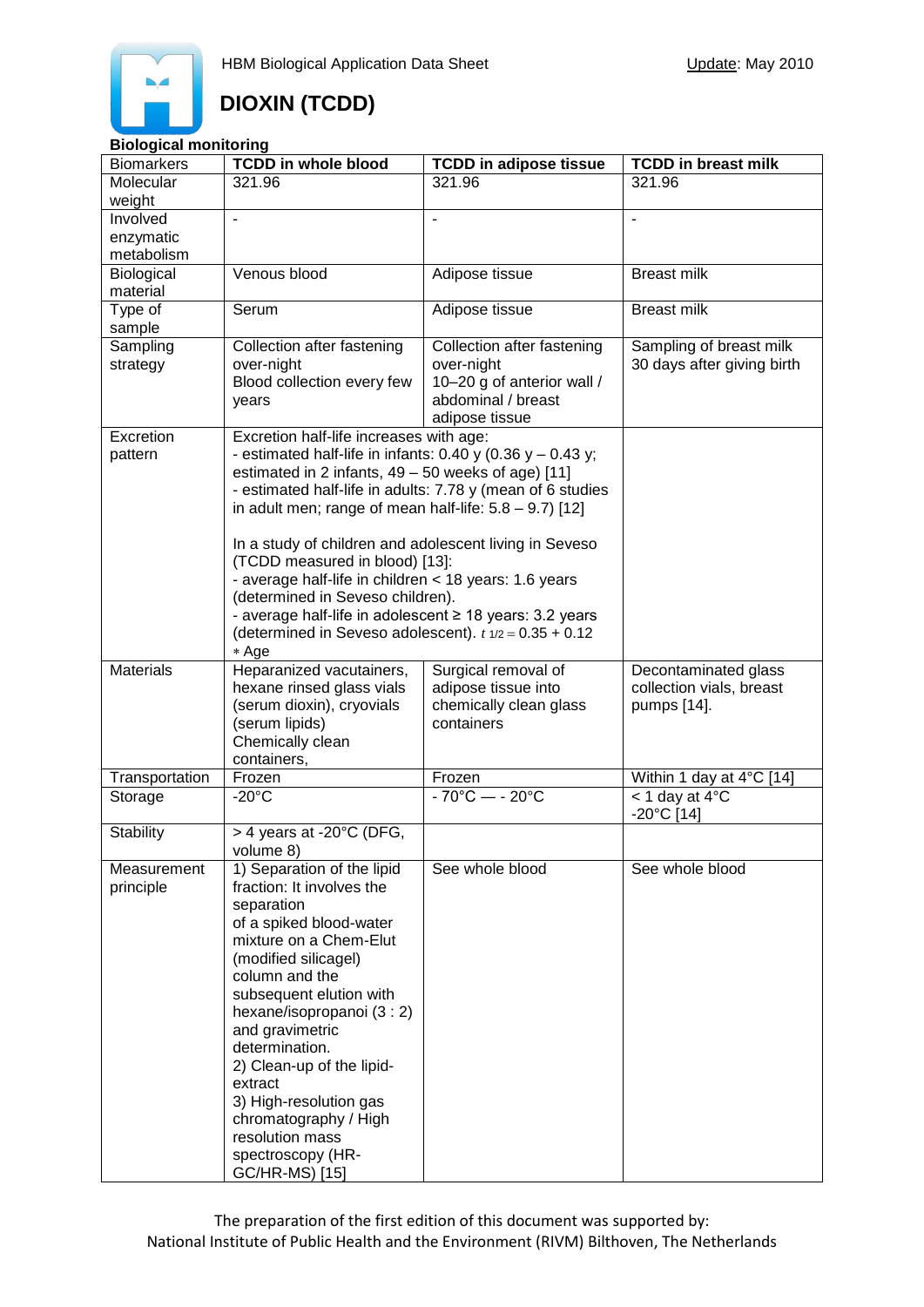

| Aliquot for 1     | 100 mL, necessary for                                                                  | $10 - 20$ g anterior wall              | 50 mL $-$ 100 mL [14]        |
|-------------------|----------------------------------------------------------------------------------------|----------------------------------------|------------------------------|
| analysis          | analysis: 40 mL                                                                        | adipose tissue                         |                              |
| Limit of          | $1 - 2$ pg/g fat                                                                       | 1 pg/g fat (limit of                   | 0.1 pg/g fat [14]            |
| quantification    | 18.8 pg/g fat                                                                          | detection) on a whole-                 |                              |
|                   |                                                                                        | weight basis                           |                              |
| Recommended       | Adjustment for lipid                                                                   | Adjustment for lipid                   | Adjustment for lipid         |
| adjustments       | content of serum                                                                       | content adipose tissue                 | content breast milk          |
| Preferred units   | pg / g fat                                                                             | $Pq/q$ fat                             | pg/g                         |
| for expression    | ppt                                                                                    |                                        |                              |
| of results        |                                                                                        |                                        |                              |
| Conversion        | 1 $pg/g = 1$ ppt                                                                       | 1 $pg/g = 1$ ppt                       | 1 $pg/g = 1$ ppt             |
| factor            |                                                                                        |                                        |                              |
| Biological        |                                                                                        | $\overline{\phantom{a}}$               |                              |
| exposure value    |                                                                                        |                                        |                              |
| US                |                                                                                        |                                        |                              |
| <b>Biological</b> |                                                                                        | ٠                                      |                              |
| exposure value    |                                                                                        |                                        |                              |
| Germany           |                                                                                        |                                        |                              |
| Background        | 3-7 $pg/g$ fat                                                                         | Germany: am $\pm$ sd 7.0 $\pm$         | Belgium: median: 2.4 pg/g    |
| value             |                                                                                        | 4.0 pg/g fat                           | fat, range: $1.3 - 3.8$ pg/g |
|                   |                                                                                        | Median: 6.1 pg/g fat; 95 <sup>th</sup> | fat measured in 20           |
|                   |                                                                                        | percentile: 16.6 pg/g fat;             | women living near an         |
|                   |                                                                                        | range: not detected - 202              | industrial area [14]         |
|                   |                                                                                        | ppt                                    |                              |
|                   |                                                                                        | $1.5 - 18$ pg/g fat $(2 - 20)$ ;       |                              |
|                   |                                                                                        | mean: 7.2 [16]                         |                              |
| Possible          | Age, living in industrial                                                              | Age, living in industrial              | Age, living in industrial    |
| confounders       | areas                                                                                  | areas                                  | areas                        |
| Remark            | Content of dioxin is the highest in blood lipid, followed by adipose tissue lipid, and |                                        |                              |
|                   | the mother milk lipid content                                                          |                                        |                              |

### **References**

- 1. Nessel CS, Amoruso MA, Umbreit TH, Meeker RJ, Gallo MA. Pulmonary bioavailability and fine particle enrichment of 2,3,7,8-tetrachlorodibenzo-p-dioxin in respirable soil particles. Fundam Appl Toxicol. 1992 Aug;19(2):279-85.
- 2. Banks YB, Birnbaum LS. Absorption of 2,3,7,8-tetrachlorodibenzo-p-dioxin (TCDD) after low dose dermal exposure. Toxicol Appl Pharmacol. 1991 Feb;107(2):302-10.
- 3. Weber LW, Zesch A, Rozman K. Penetration, distribution and kinetics of 2,3,7,8-tetrachlorodibenzop-dioxin in human skin in vitro. Arch Toxicol. 1991;65(5):421-8.
- 4. Maruyama W, Yoshida K, Tanaka T, Nakanishi J. Determination of tissue-blood partition coefficients for a physiological model for humans, and estimation of dioxin concentration in tissues. Chemosphere. 2002 Feb;46(7):975-85.
- 5. Wendling JM, Orth RG, Poiger H. Determination of [3H]-2,3,7,8-tetrachlorodibenzo-p-dioxin in human feces to ascertain its relative metabolism in man. Anal Chem. 1990 Apr 15;62(8):796-800.
- 6. Kerkvliet NI. Recent advances in understanding the mechanisms of TCDD immunotoxicity. Int Immunopharmacol. 2002 Feb;2(2-3):277-91.
- 7. (IARC) IAfroC. Agents reviewed by the IARC monographs, volumes 1-99. 2008 12-05 [cited; Available from:
- 8. Mocarelli P, Gerthoux PM, Patterson DG, Jr., Milani S, Limonta G, Bertona M, et al. Dioxin exposure, from infancy through puberty, produces endocrine disruption and affects human semen quality. Environ Health Perspect. 2008 Jan;116(1):70-7.
- 9. Ngo AD, Taylor R, Roberts CL, Nguyen TV. Association between Agent Orange and birth defects: systematic review and meta-analysis. Int J Epidemiol. 2006 Oct;35(5):1220-30.
- 10.Goldstone HM, Stegeman JJ. Molecular mechanisms of 2,3,7,8-tetrachlorodibenzo-p-dioxin cardiovascular embryotoxicity. Drug Metab Rev. 2006;38(1-2):261-89.

The preparation of the first edition of this document was supported by: National Institute of Public Health and the Environment (RIVM) Bilthoven, The Netherlands